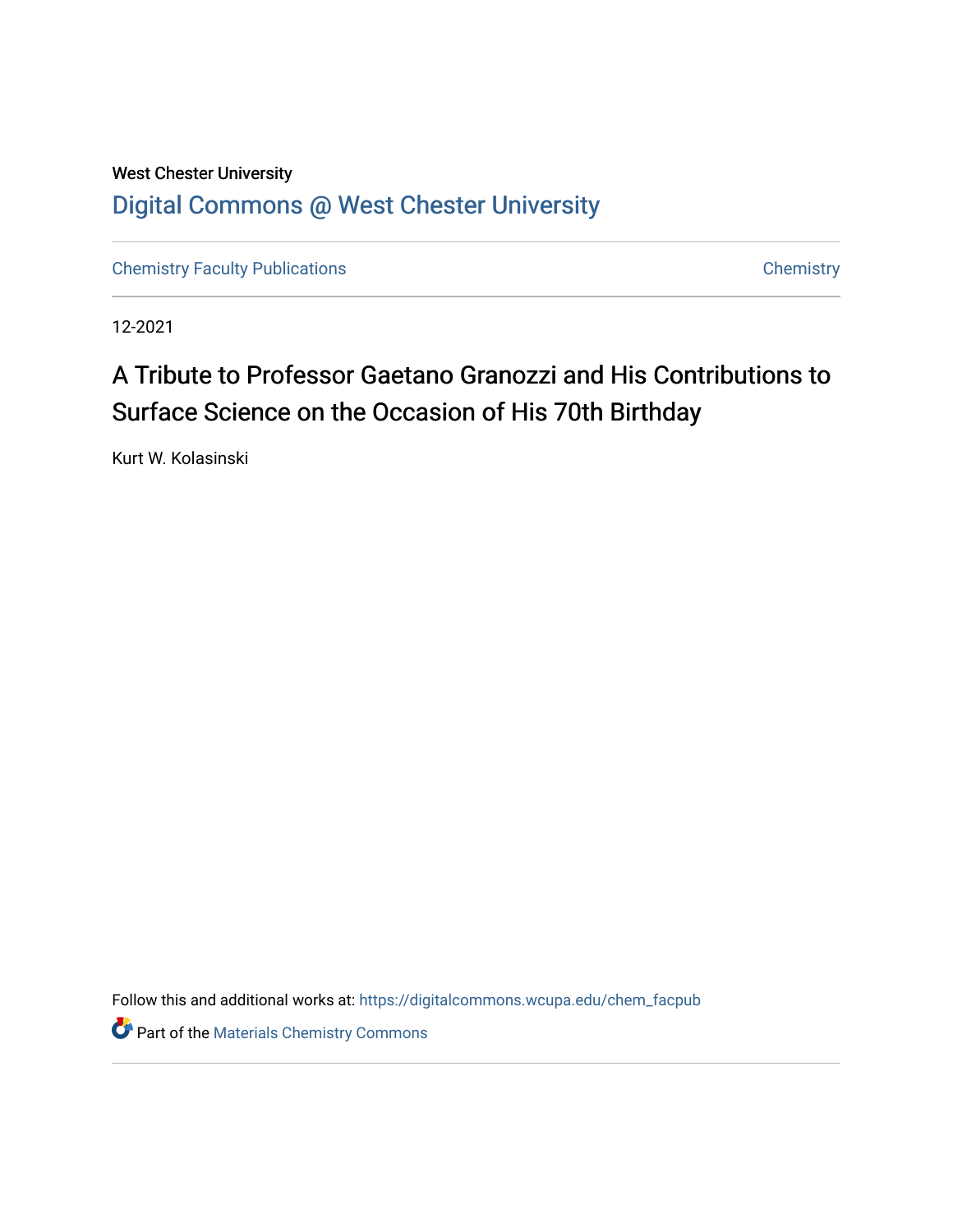



## *Editorial* **A Tribute to Professor Gaetano Granozzi and His Contributions to Surface Science on the Occasion of His 70th Birthday**

**Kurt W. Kolasinski [†](https://orcid.org/0000-0002-9469-2700)**

Department of Chemistry, West Chester University, West Chester, PA 19383, USA; kkolasinski@wcupa.edu † Associate Editor of *Surfaces*.

On the occasion of his 70th birthday, we celebrate the career of our Editor-in-Chief, Professor Gaetano Granozzi. Prof. Granozzi's work is marked by his dedication to the fundamental understanding of technologically relevant systems through the lens of surface science.

His approach to the field developed from a background in inorganic chemistry and an expansion of the concept of the cluster–surface analogy. His desire to connect experimental advances to theoretical understanding rather than just correlation has led him to explore both high-surface area and ideal single-crystal materials with a range of UHV-based spectroscopic and structural tools as well as wet chemical studies. His work has spanned a broad range of materials, and he has branched out from his roots in heterogeneous catalysis to encompass photo- and electro-catalysis as well. Perhaps his most impactful investigations have resulted from the training of his sights on graphene and other 2D systems.

His growing influence on the fields of materials for energy applications and solar chemistry is exemplified by his recent work published both in *Surfaces* and elsewhere, in which he and his colleagues have explored systems ranging from porphyrin layers on single-crystal Au substrates [\[1\]](#page-2-0) to graphene  $[2,3]$  $[2,3]$ , TiO<sub>2</sub> [\[4\]](#page-2-3), mesoporous carbon [\[5\]](#page-2-4), Ni-doped MoS<sub>2</sub> [\[6\]](#page-2-5), and WS<sub>2</sub> [\[7\]](#page-2-6). Professor Granozzi's work on CO<sub>2</sub> reduction [\[8\]](#page-2-7) and H<sub>2</sub> generation [\[9,](#page-2-8)[10\]](#page-2-9) has provided atomic-scale understanding to electrocatalytic processes that will to underpin the translation of surface science advancements into the processes that are required for the increasingly sustainable chemical industry of the future.

The members of the Editorial Board of MDPI's *Surfaces* are honored by the commitment that Professor Granozzi has displayed in building up *Surfaces* from a mere idea into an established open access forum for the publication of frontier research in surface science as it has been broadly defined.

**Funding:** This research received no external funding.

**Institutional Review Board Statement:** Not applicable.

**Informed Consent Statement:** Not applicable.

**Data Availability Statement:** Not applicable.

**Conflicts of Interest:** The author declares no conflict of interest.



**Citation:** Kolasinski, K.W. A Tribute to Professor Gaetano Granozzi and His Contributions to Surface Science on the Occasion of His 70th Birthday. *Surfaces* **2021**, *4*, 293–294. [https://](https://doi.org/10.3390/surfaces4040024) [doi.org/10.3390/surfaces4040024](https://doi.org/10.3390/surfaces4040024)

Received: 25 November 2021 Accepted: 25 November 2021 Published: 27 November 2021

**Publisher's Note:** MDPI stays neutral with regard to jurisdictional claims in published maps and institutional affiliations.



**Copyright:** © 2021 by the author. Licensee MDPI, Basel, Switzerland. This article is an open access article distributed under the terms and conditions of the Creative Commons Attribution (CC BY) license (https:/[/](https://creativecommons.org/licenses/by/4.0/) [creativecommons.org/licenses/by/](https://creativecommons.org/licenses/by/4.0/)  $4.0/$ ).